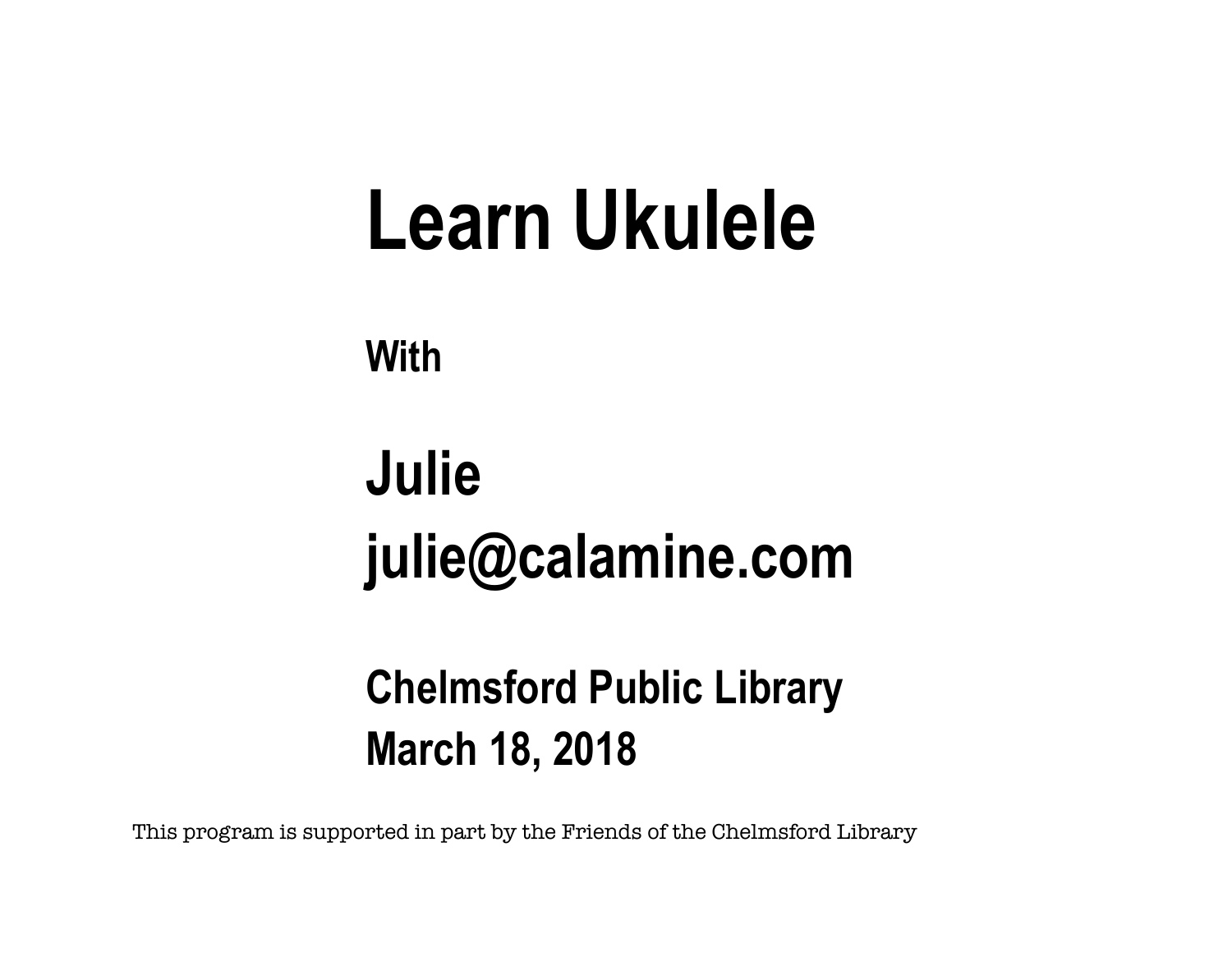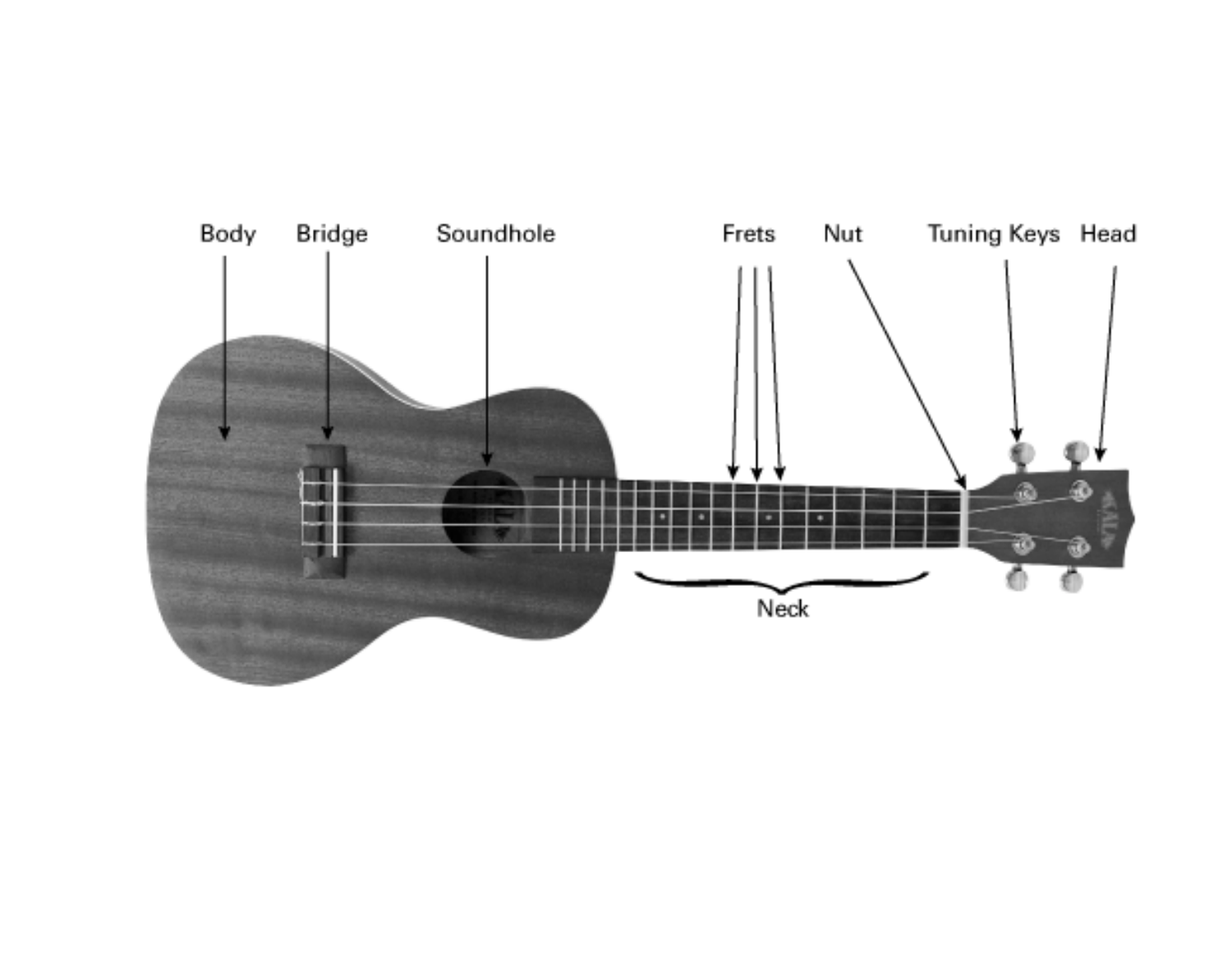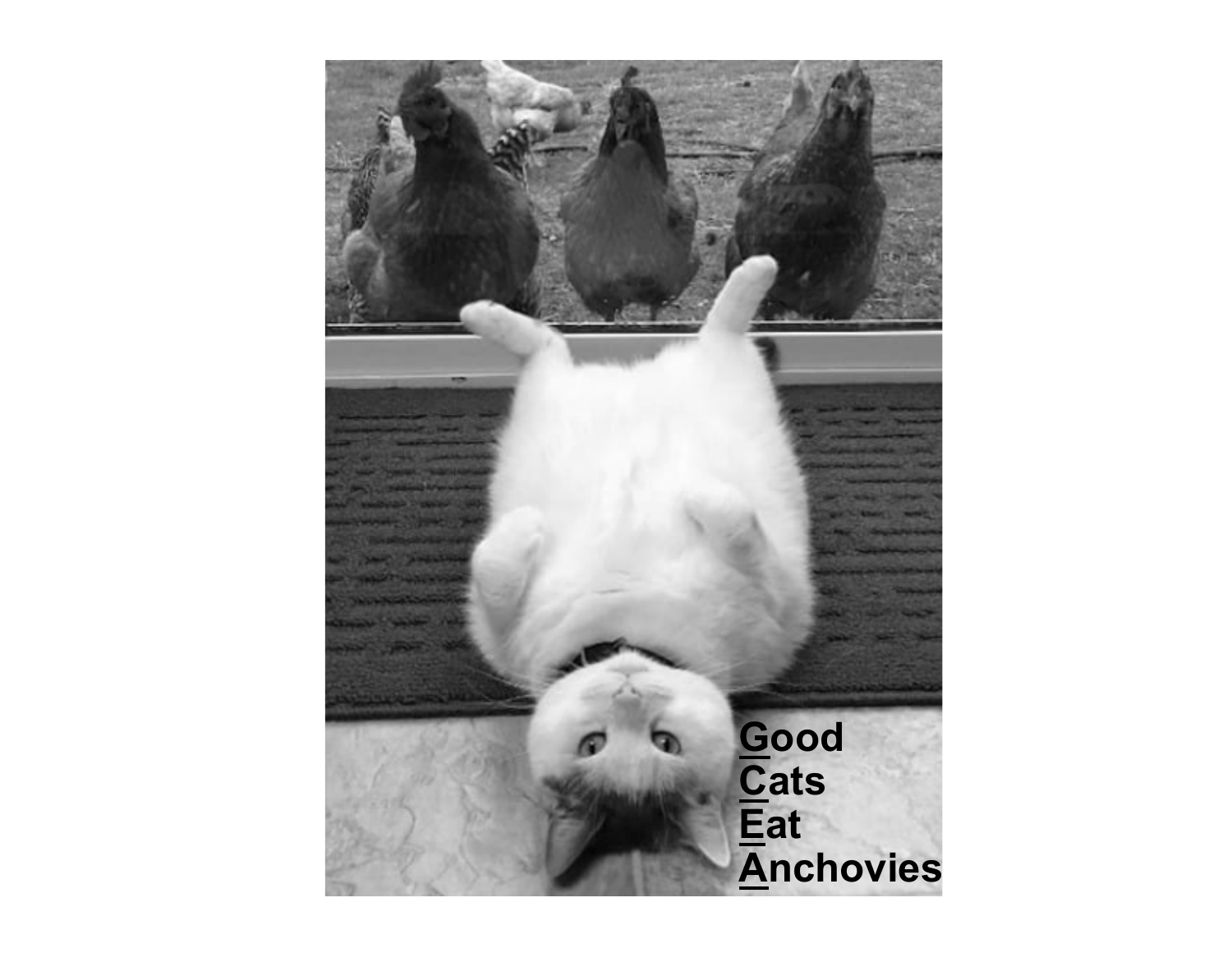

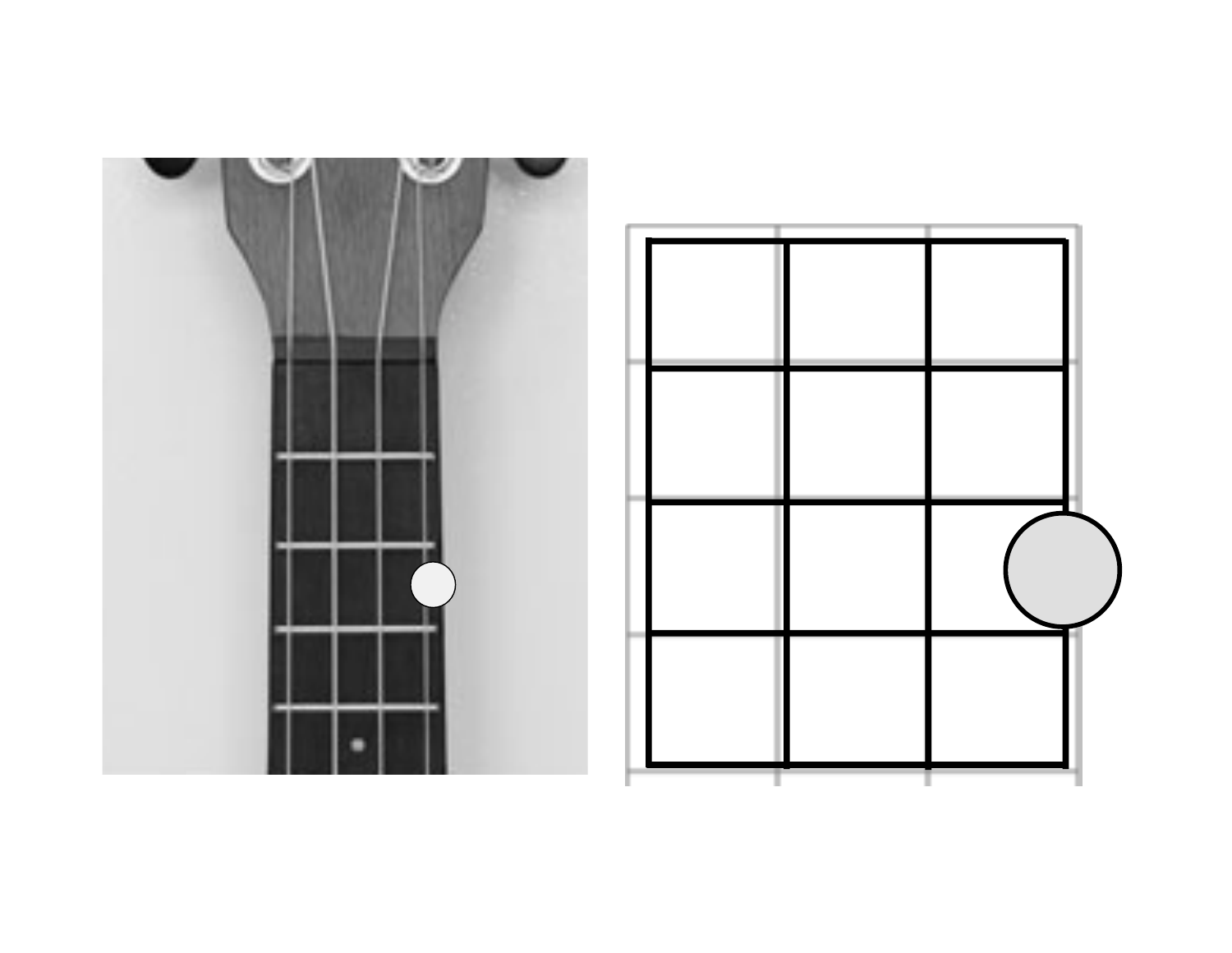**Frère Jacque**

Frère Jacques, Frère Jacques



Dormez-vous? Dormez-vous?

Sonnez les matines, sonnez les matines

Ding dang dong, ding dang dong.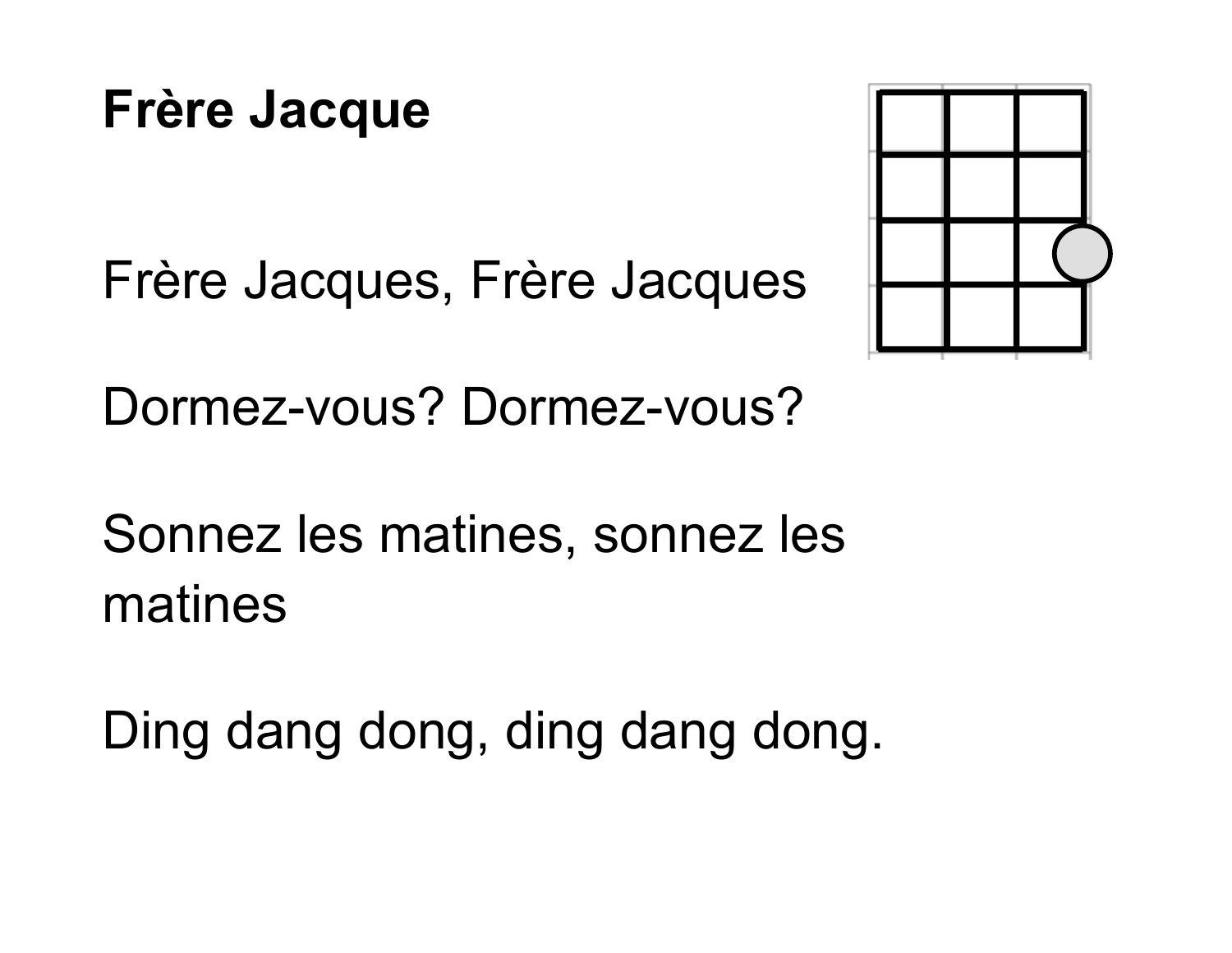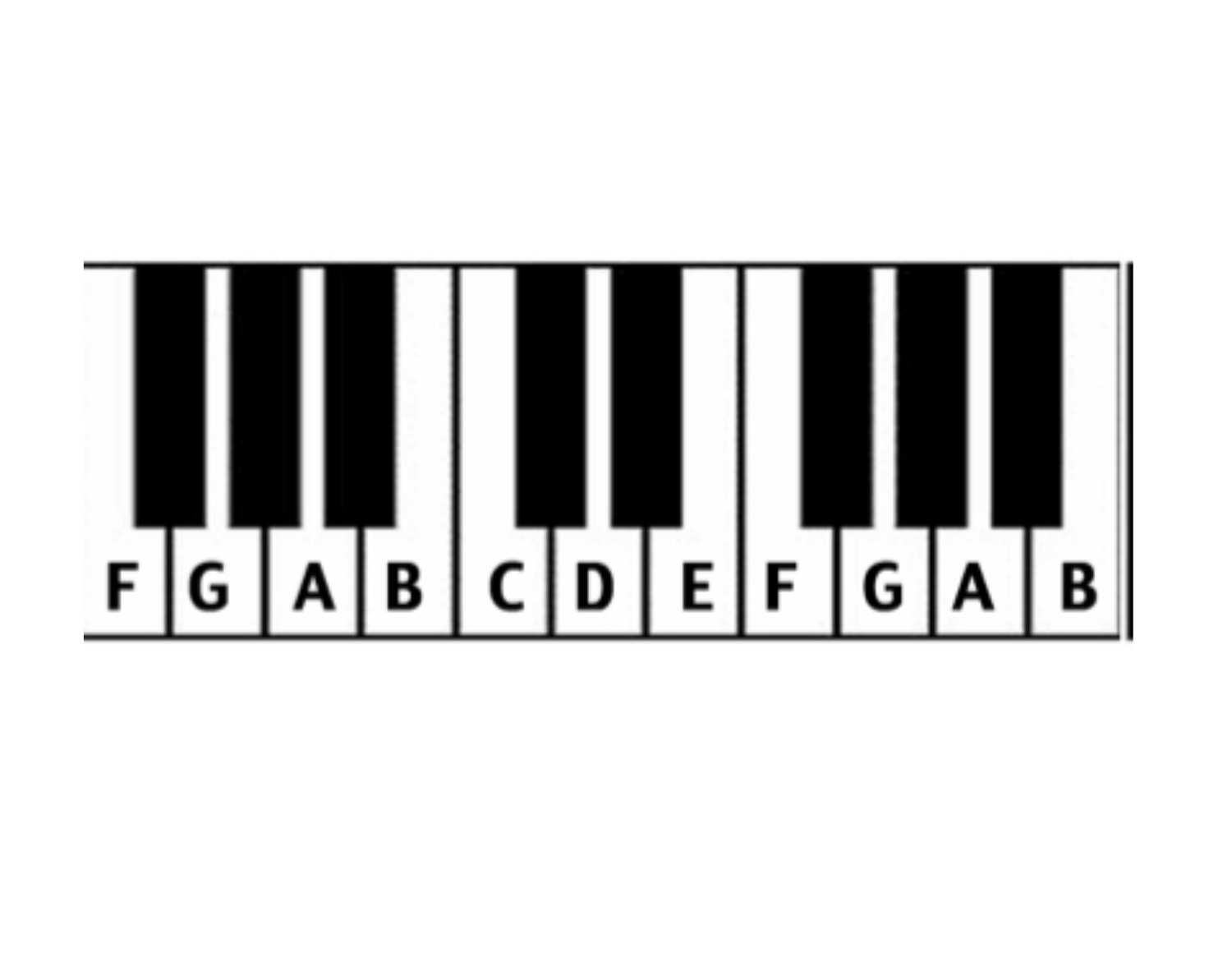**Frère Jacque**

Frère Jacques, Frère Jacques

Dormez-vous? Dormez-vous?

Sonnez les matines, sonnez les matines

Ding dang dong, ding dang dong.

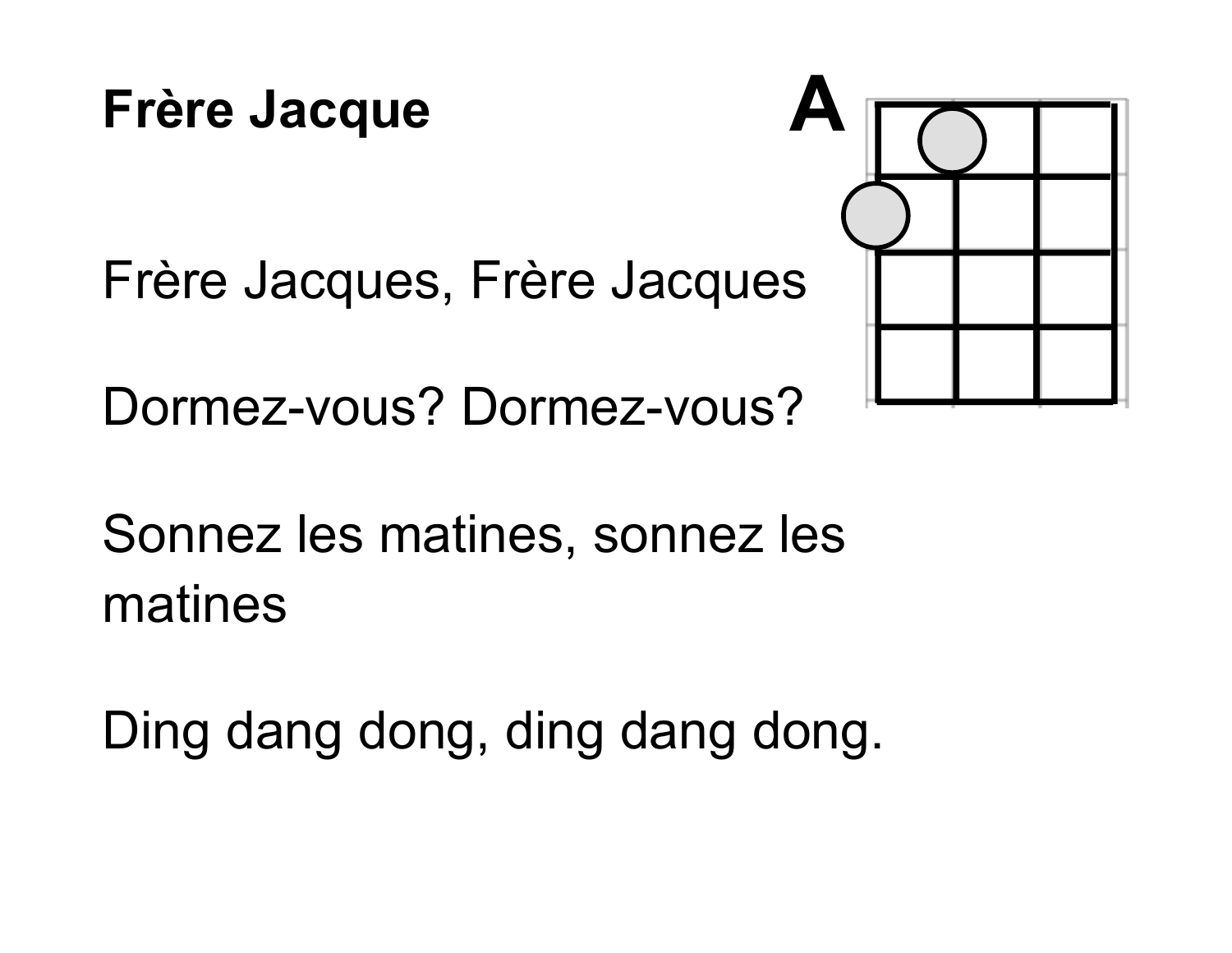

I've got a friend in Baltimore

little Liza Jane

Streetcars running by her door

little Liza Jane

### **Oh little Liza, little Liza Jane (2x)**

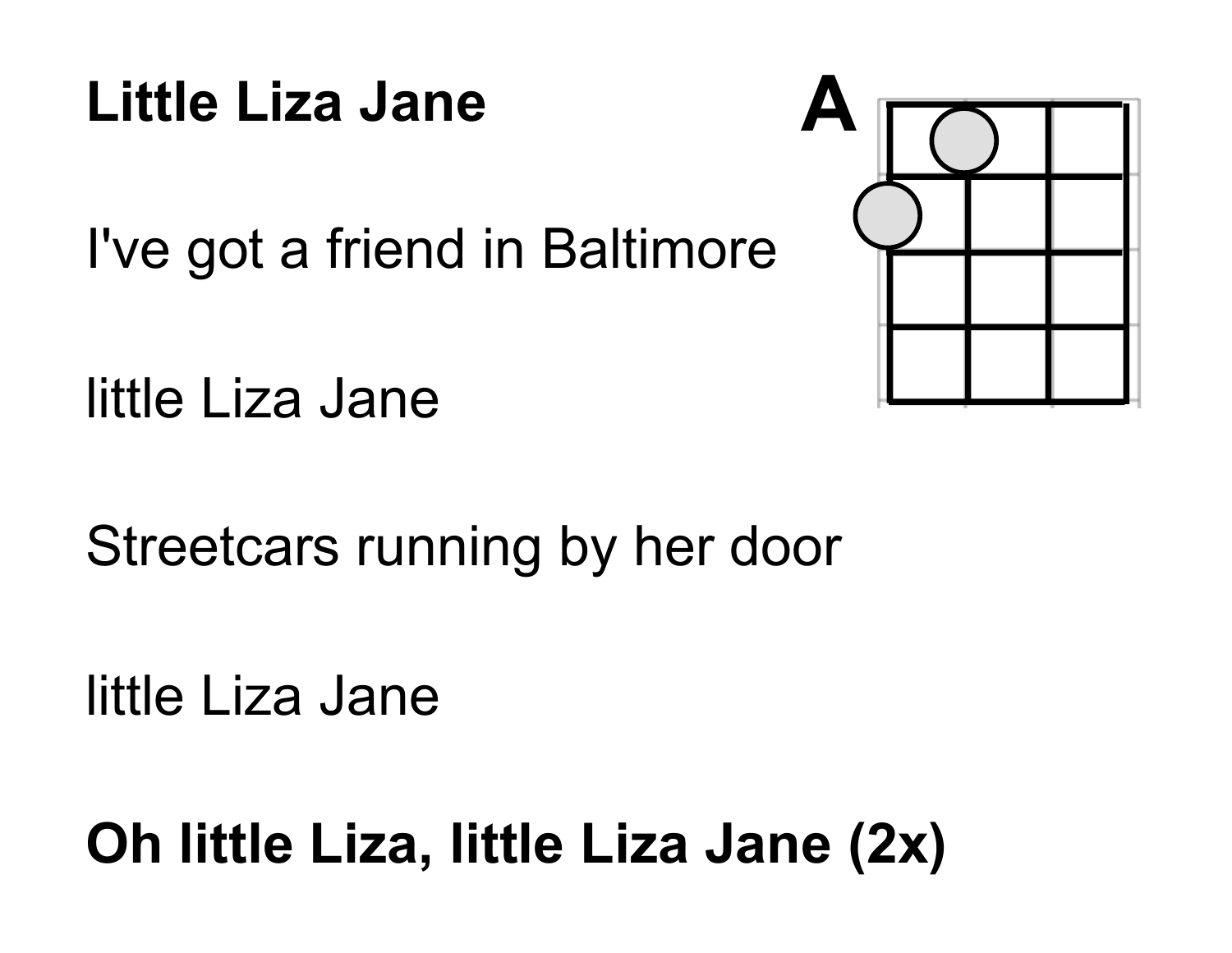**Little Liza Jane**

I've got a friend in Cape Cod



little Liza Jane

Bullfrogs singing in the pond

little Liza Jane

**Oh little Liza, little Liza Jane (2x)**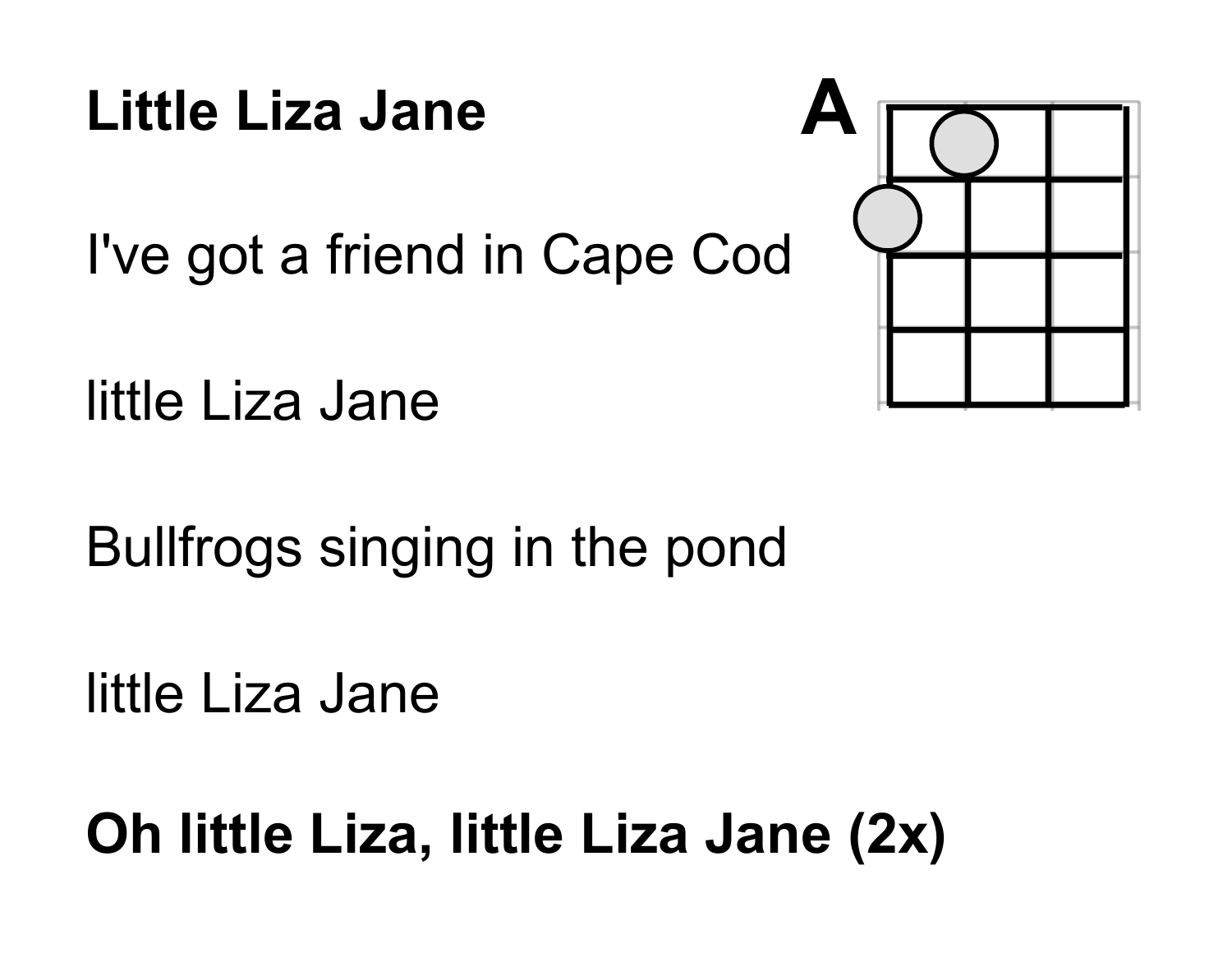#### **Two Chord Songs (I & V)**

Skip Skip Skip To My Loo Wheels On The Bus Apples And Bananas Ring Around The Rosie Down By The Station Hokey Pokey I'm A Little Teapot Eensy Weensy Spider Three Blind Mice Mary Had A Little Lamb London Bridges Ain't No Bugs On Me La Cucharacha **Clementine** 

Hail Hail The Gangs All Here And The Green Grass Grew All Around Shoo Fly Down In The Valley Buffalo Gals Little Seed **Allouette** Hey Hey Pretty Baby Shortnin Bread Singing In Rain Jambalaya Polly Wolly Doodle He's Got The Whole World How Much Is That Doggie In The Window? Make New Friends **F C7 C G7 G D7 I & V in the key of C, F & G**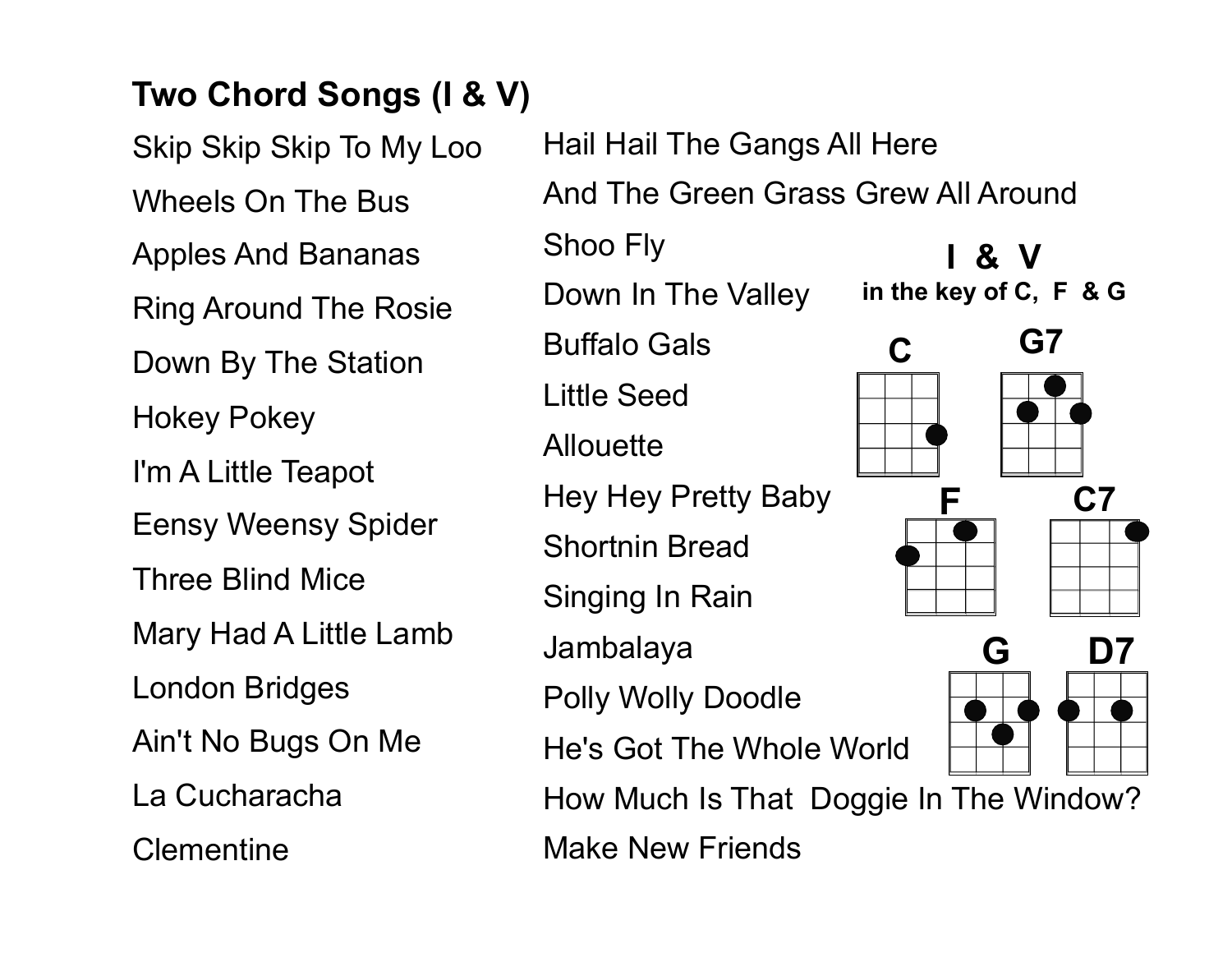



 $\mathbf C$ 

G7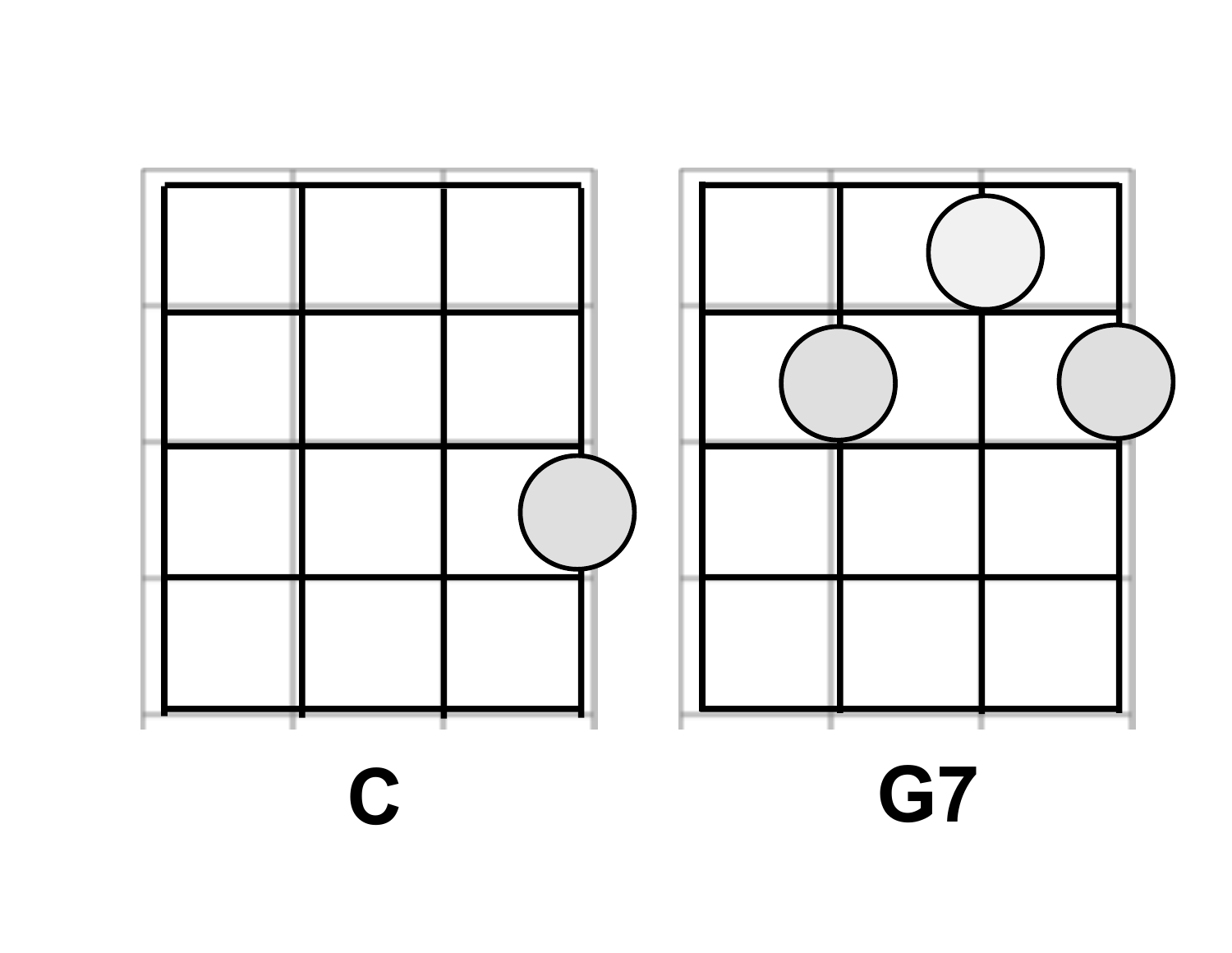

F



C7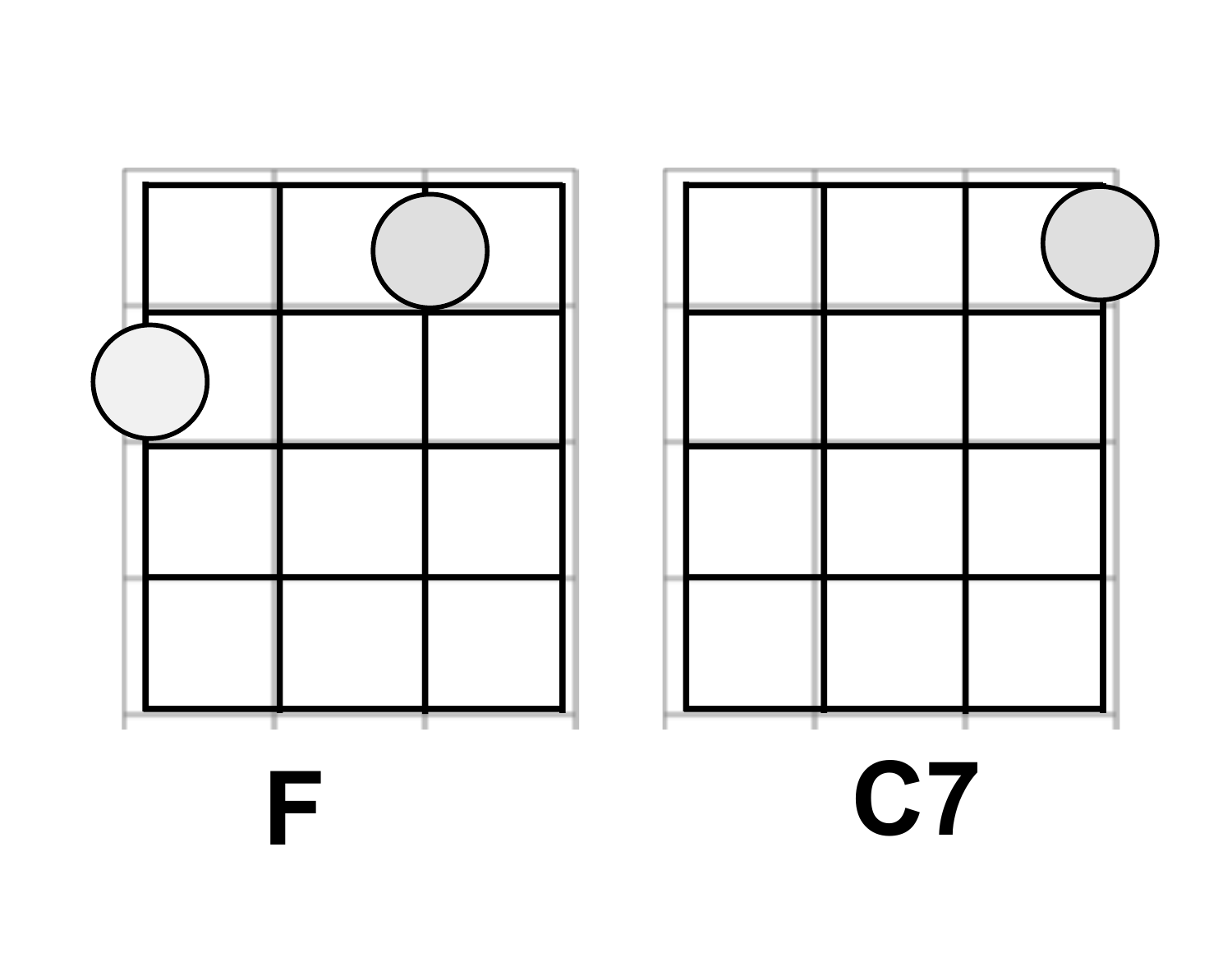



D7

G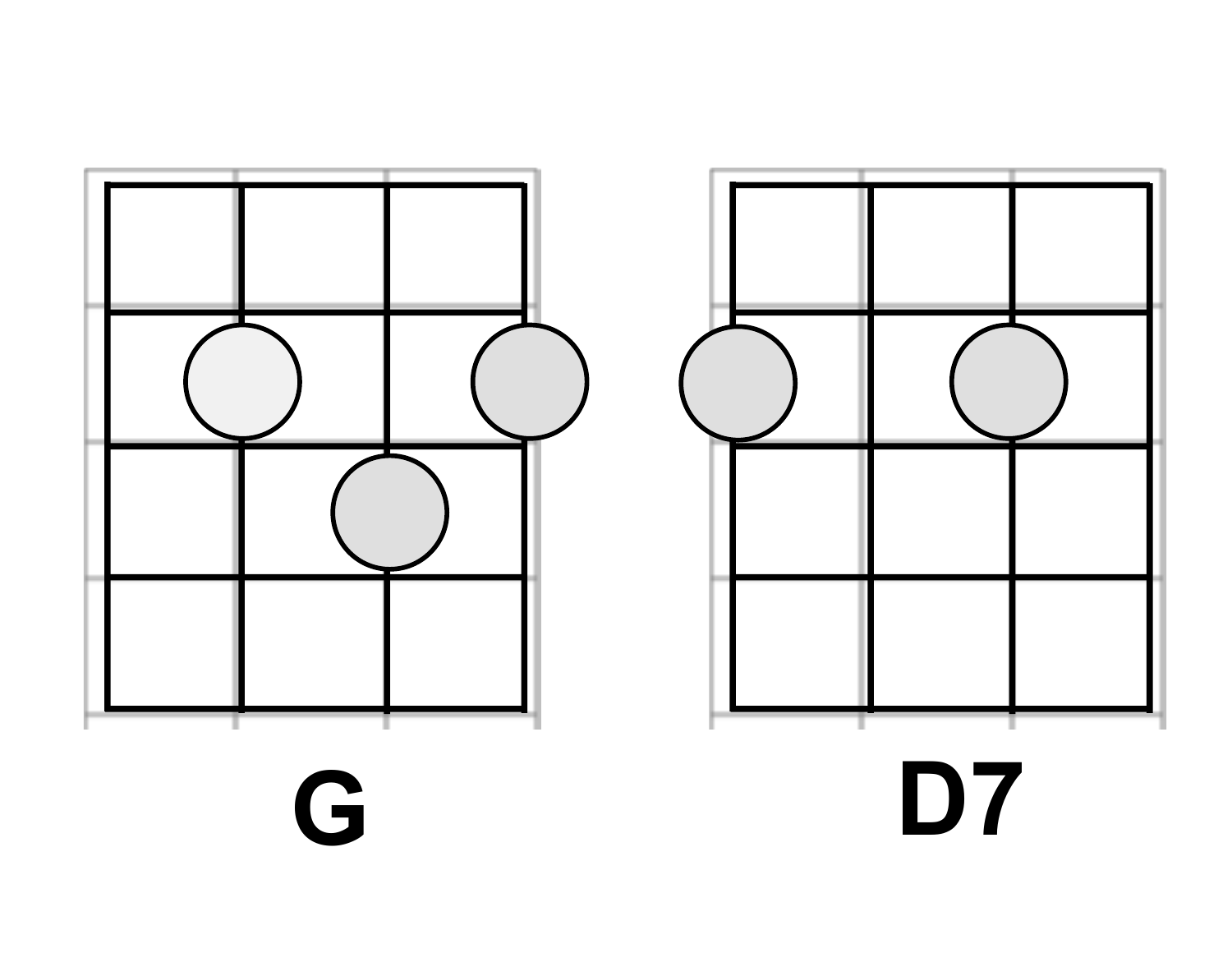F C7 Goodbye Joe me gotta go me oh my oh For the contract of the contract of the contract of the contract of the contract of the contract of the contract of Me gotta go pole the pirogue down the bayou F C7 My Yvonne the sweetest one me oh my oh **Figure 1999** - Particular Contract of Contract of Contract of Contract of Contract of Contract of Contract of Son of a gun we'll have big fun on the bayou F C7 Jambalaya and a crawfish pie and filet gumbo Fig. 2014 and the state of the state of the state of the State of the State of the State of the State of the S Cause tonight I'm gonna see ma cher amio <u>C7</u> Pick guitar, fill fruit jar and be gay-o **Figure 1999** - Particular Contract of Contract of Contract of Contract of Contract of Contract of Contract of Son of a gun we'll have big fun on the bayou

Jambalaya



**F** 

**C7** 

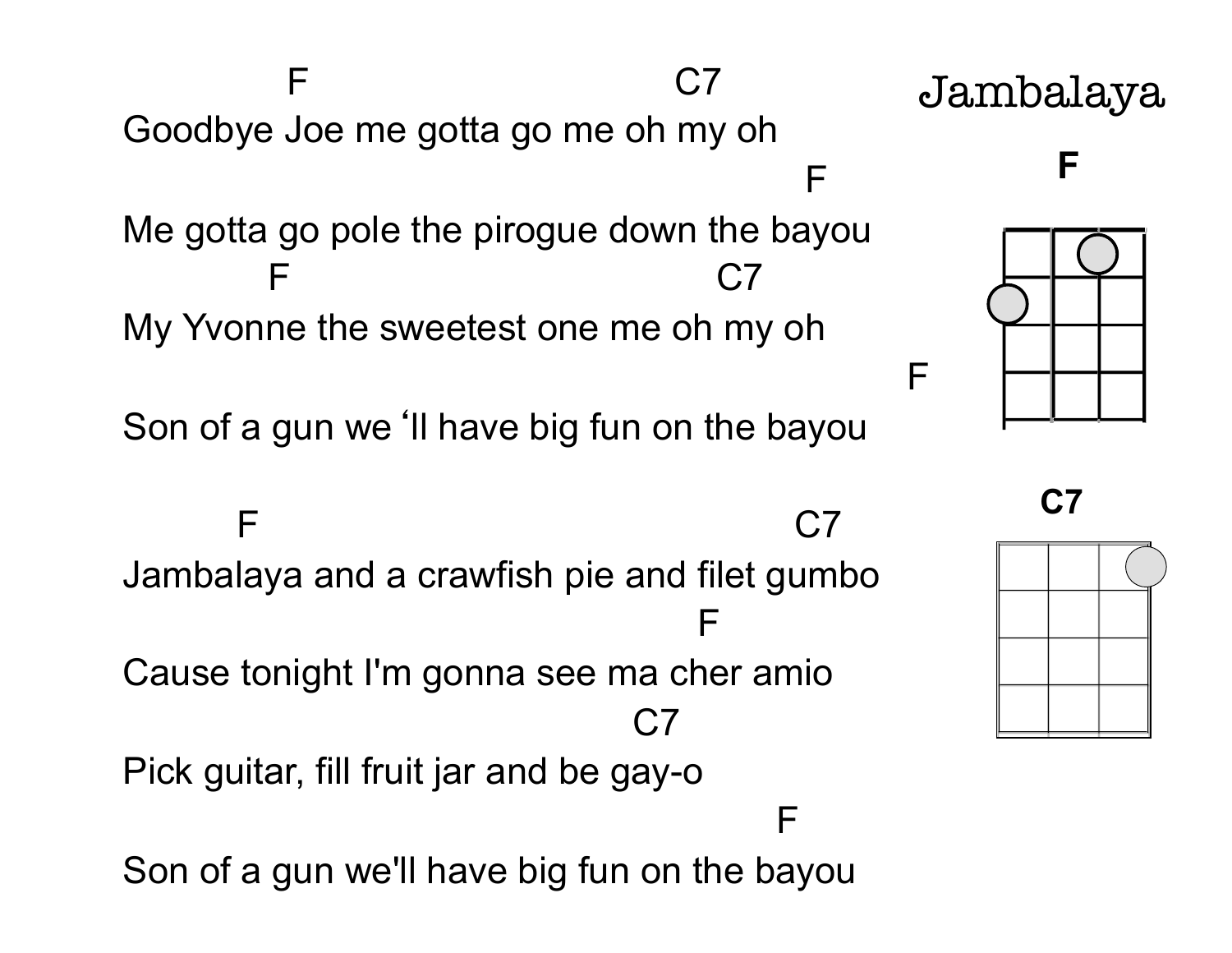Singing in the Rain<sup>C</sup> I'm singing in the rain, just singing in the rain **G7** What a glorious feeling I'm happy again I'm laughing at clouds so dark up above **C C** The sun's in my heart and I'm ready for love Let the stormy clouds chase everyone from the place **G7** Come on with the rain, I' ve a smile on my face I'll walk down the lane with a happy refrain **C C** Just singing, just singing in the rain. **C G7**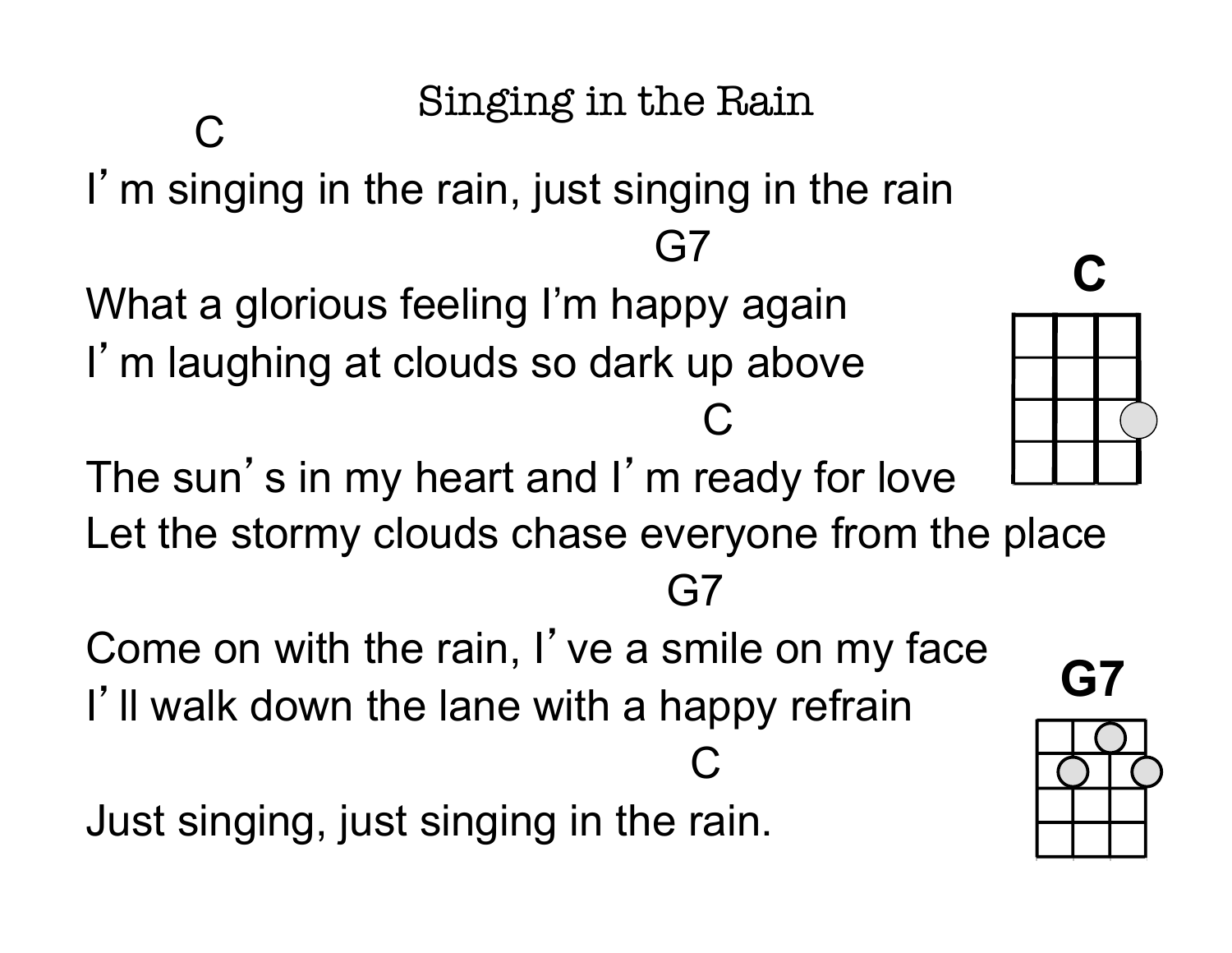### Rock-A My Soul

I'm gonna rock-a my soul in the bosom of Abraham G7

Rock-a my soul in the bosom of Abraham.

C

C G7 C Rock-a my soul in the bosom of Abraham. Oh, rock-a my soul.

C So high you can't get over it, G7 so low you can't get under it, C so wide, you can't get round of it,  $G7$ Oh rock-a my soul

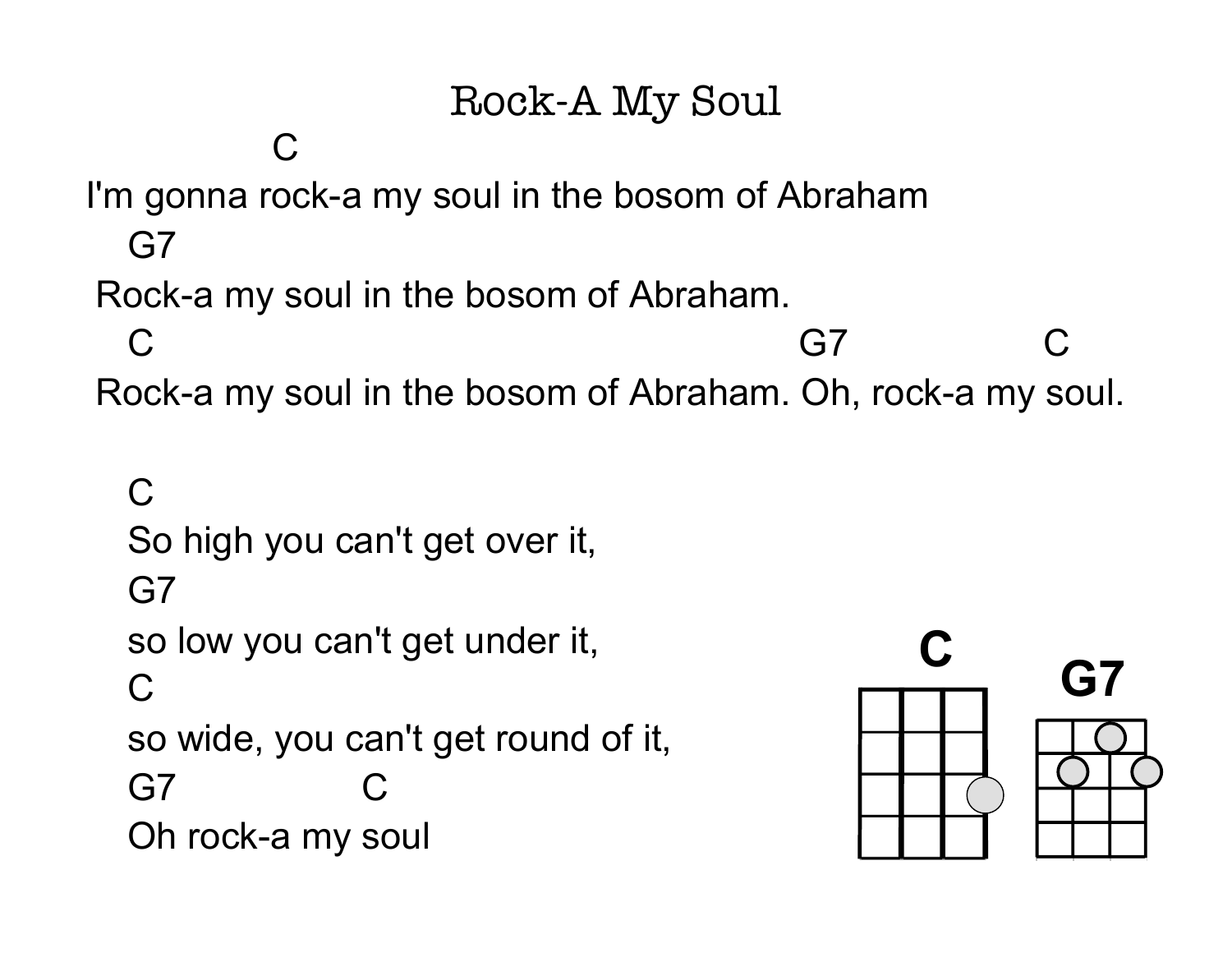### Happy Birthday

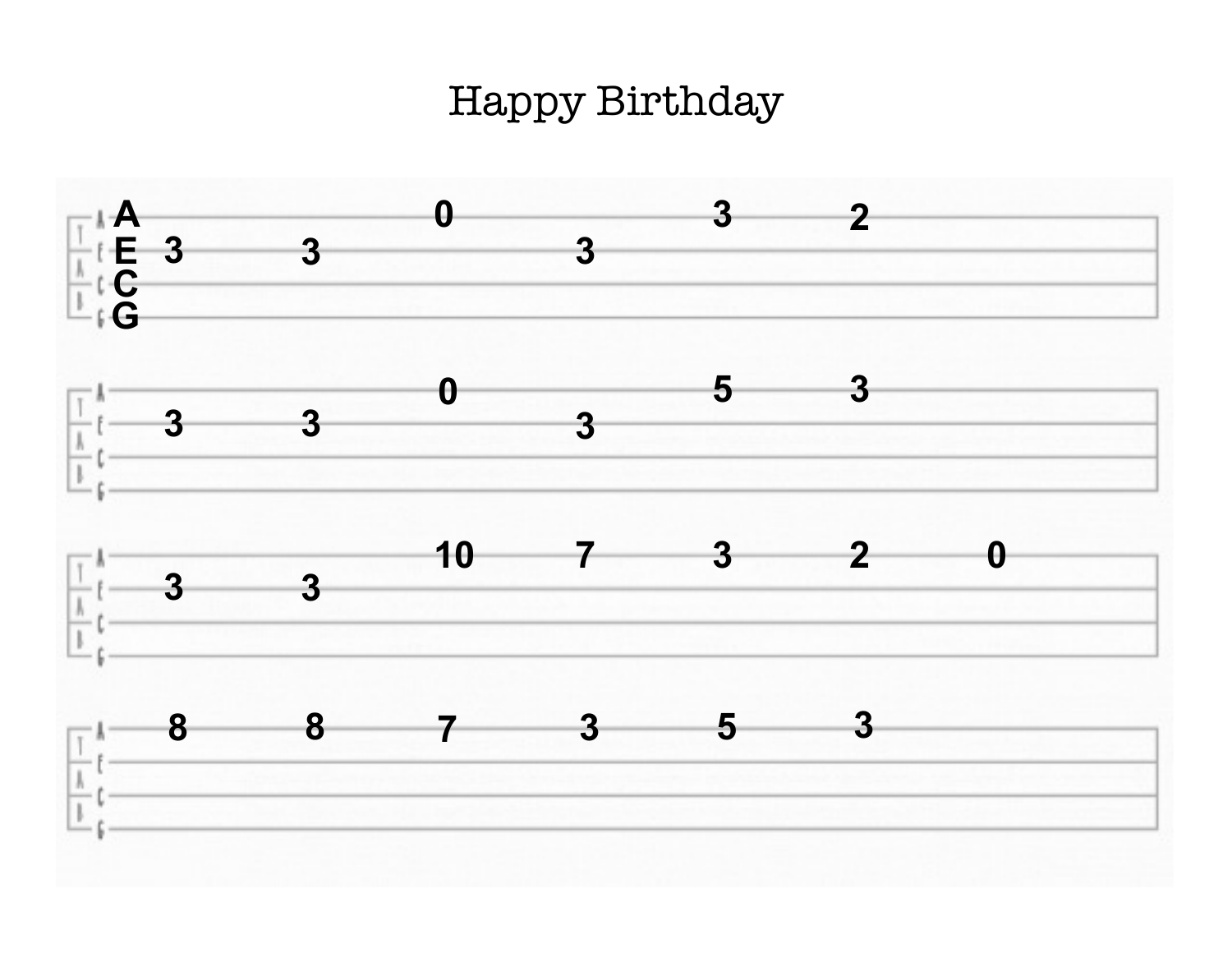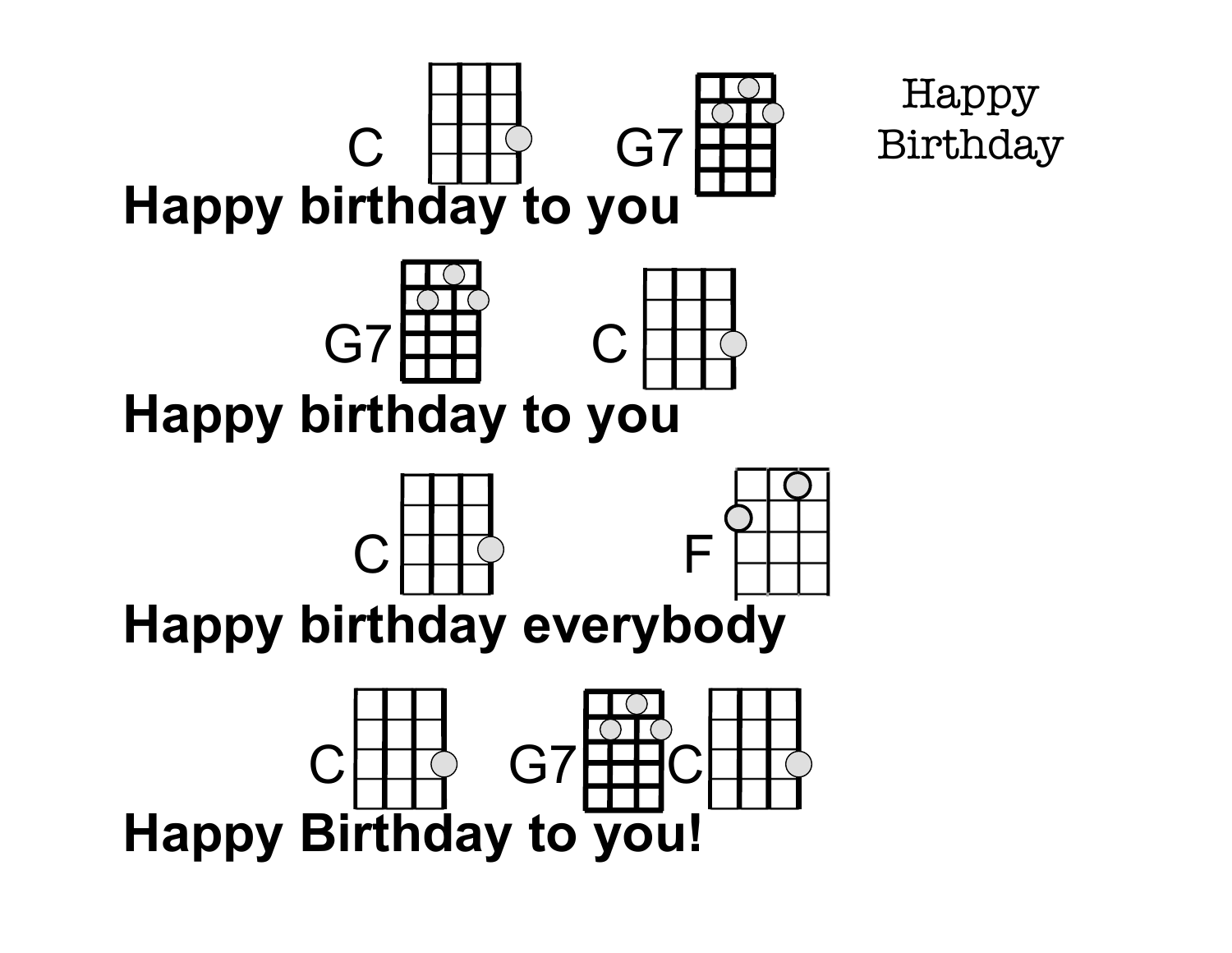